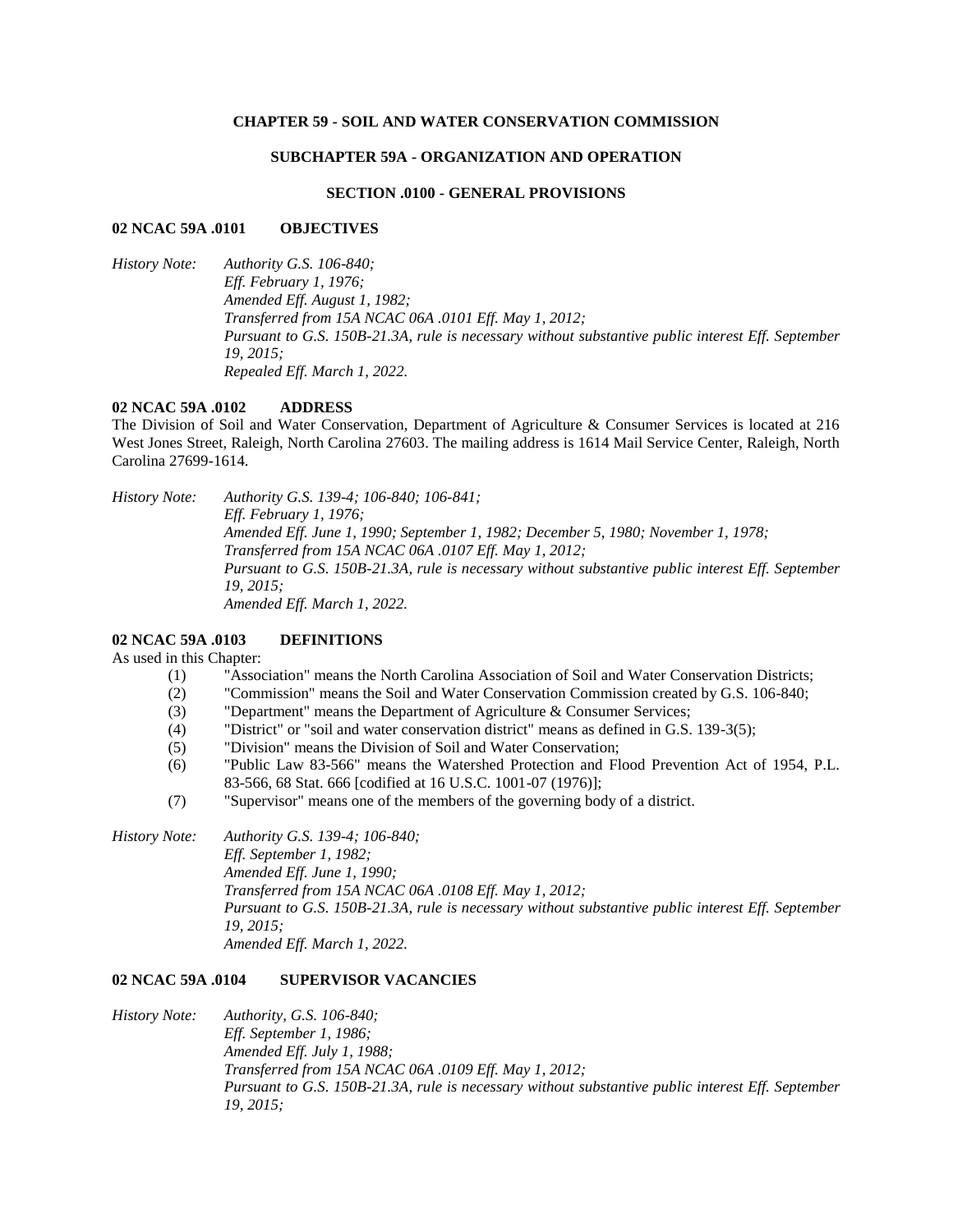*Repealed Eff. March 1, 2022.*

### **SECTION - .0200 SUPERVISOR TRAINING PROGRAM**

### **02 NCAC 59A .0201 GENERAL**

(a) Supervisors shall receive training as set forth in this Section regarding soil, water, natural resources conservation, and the duties and responsibilities of Supervisors as set forth in Chapter 139, Article I, of the North Carolina General Statute.

(b) The Commission shall provide oversight for the Supervisor Training Program, including both required and continuing training requirements. The Division shall approve specific training courses and related credits as outlined in the rules of this Section. The Commission shall retain authority to consider appeals of decisions to deny or limit credit for courses or events.

*History Note: Authority G.S. 106-840(a)(2); 106-841(g); 139-4(d)(13); 139-7.2; Eff. March 1, 2022.*

## **02 NCAC 59A .0202 REQUIRED BASIC TRAINING**

(a) All Supervisors shall complete Basic Training for Soil and Water Conservation District Supervisors.

(b) Participation in this required basic training course shall be completed within the first year of service as an elected or appointed Supervisor.

(c) For Supervisors serving prior to December 2022, documentation of previous participation in this required basic training course shall meet the requirement as set forth in this Rule.

(d) For Supervisors that are re-elected in December 2022 that have not previously participated in this required basic training course, participation shall be required in 2023 or at the next available offering.

(e) The Commission shall review and approve the Basic Training curriculum annually and publish the approved curriculum on its website. The training shall include those topics set forth in G.S. 139-7.2.

(f) Basic Training curriculum shall include the duties and responsibilities of district Supervisors.

(g) Basic Training may be provided by the School of Government at the University of North Carolina at Chapel Hill or other qualified sources as outlined in Rule .0204(c)(3) of this Section.

*History Note: Authority G.S.139-4(d)(13); 139-7.2; Eff. March 1, 2022.*

### **02 NCAC 59A .0203 CONTINUING TRAINING REQUIREMENTS**

(a) All Supervisors shall obtain six Supervisor Training Credits per term of service as set forth in Rule .0204 of this Section.

(b) Supervisor Training Credits earned for required training in Rule .0202 of this Subchapter shall be credited toward the requirements of this Rule.

*History Note: Authority G.S. 139-4(d)(13); 139-7.2; Eff. March 1, 2022.*

# **02 NCAC 59A .0204 SUPERVISOR TRAINING CREDITS**

(a) Supervisor Training Credits shall be assigned as one credit being equal to one hour of instruction that deals with content relevant to the topics included in Paragraph (b) of this Rule. Credits are approved in 15-minute increments.

(b) Credits shall be awarded for training that covers topics as outlined in G.S. 139-7.2(b).

(c) Credits may be attained:

- (1) At local board meetings when a presentation that meets the requirements set forth in Paragraph (b) of this Rule is delivered;
- (2) At local board meetings using resource material that meets the requirements set forth in Paragraph (b) of this Rule;
- (3) Through classroom training, field days, or events sponsored by the District, the Association, the Commission, the Division, the Natural Resources Conservation Service, or the School of Government at the University of North Carolina at Chapel Hill.

(d) Other events or activities may be individually approved by the Commission when they meet the requirements of this Rule. Requests shall be submitted in writing to the Commission through the Division at the address provided in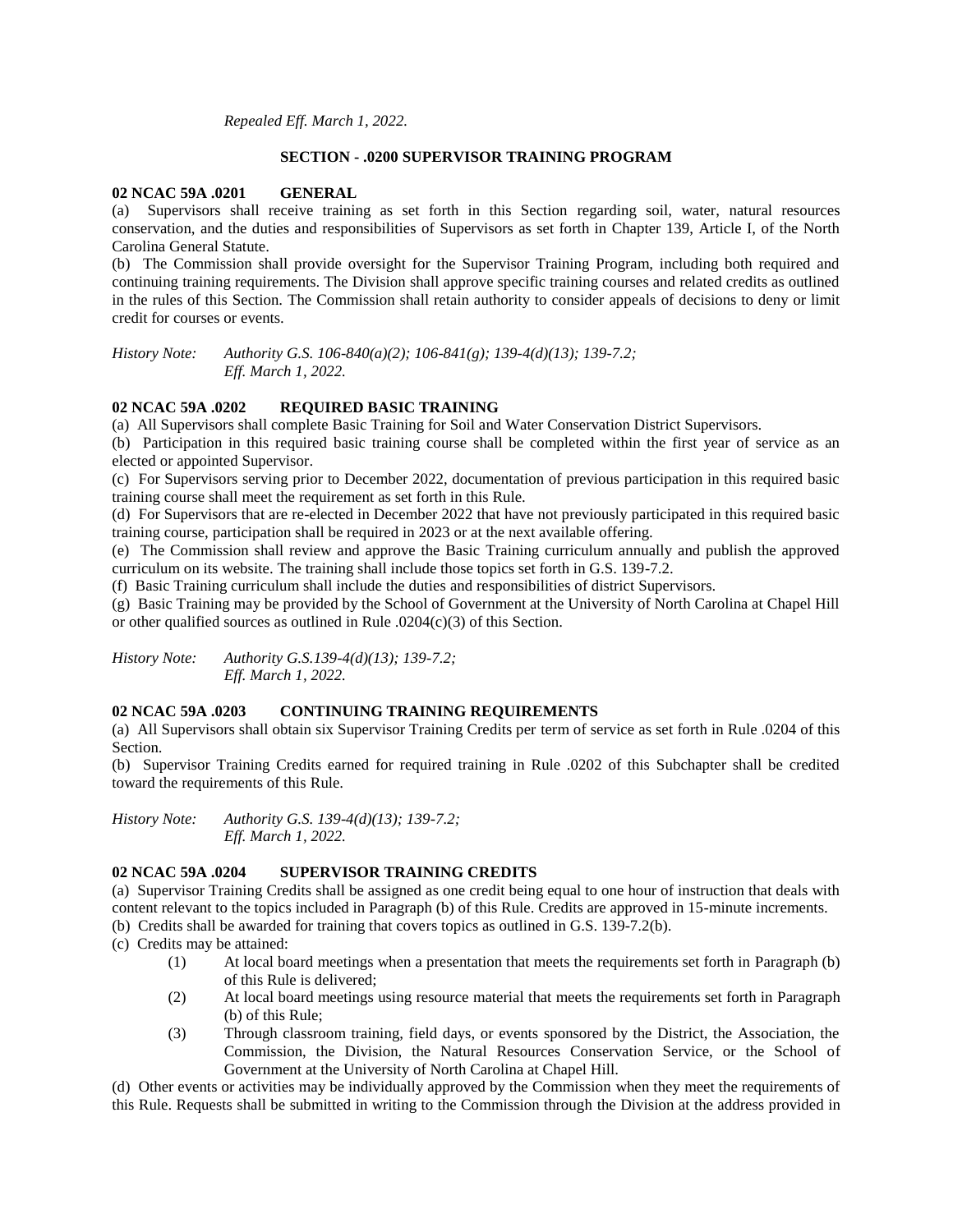Rule .0102 of this Section. Supervisors may submit a request for Supervisor Training Credit hours for training achieved beyond Subparagraphs  $(c)(1) - (3)$  of this Rule. Supervisor requests shall provide documentation for how the other events or activities meet requirements outlined in Paragraph (b) of this Rule.

(e) Credit shall not be given for the same course or resource materials more than two times in a given term.

(f) The record of credits earned shall be maintained by the Division. Awarded credits shall be posted on the Division website. Supervisors shall be responsible for verifying recorded credits for accuracy.

*History Note: Authority G.S. 139-4(d)(13); 139-7.2; Eff. March 1, 2022.*

#### **SECTION .0300 - SUPERVISOR REMOVAL**

#### **02 NCAC 59A .0301 SUPERVISOR REMOVAL PROCEDURES AND REPORTING**

(a) District Supervisors may be removed by the Commission for neglect of duty, incompetence, or malfeasance pursuant to G.S. 139-7. Evidence of neglect of duty shall include the failure to attend three consecutive regularly scheduled district meetings, except when prevented by illness. Evidence of neglect of duty shall also include the failure of sitting Supervisors to meet training requirements set forth in Section .0200 of this Subchapter.

(b) District boards shall submit a Supervisor attendance report, annually, for all members. This report shall be delivered by January 31 of each year. Reports shall cover the time period beginning December 1 and ending November 30 of the previous year.

(c) Each District board shall notify the Commission in writing of any member that has failed to attend three consecutive regularly scheduled meetings, except when prevented by illness of the Supervisor. Notification from the District shall include explanation for non-attendance and the actions that the District board has taken to address the Supervisor's attendance.

(d) The Division shall provide to the Commission the following information:

- (1) training documentation of participants in Basic Training for Soil and Water Conservation District Supervisors by April 1 of each year; and
- (2) a summary of Supervisor Training Credits outlined in Rule .0204 of this Subchapter by February 1 of odd years.

(e) The Inquiry Committee outlined in Rule .0302 of this Section shall review documentation submitted to the Commission by the Districts and the Division, and shall take action as outlined in Rule .0302 of this Section.

(f) When the Inquiry Committee determines that neglect of duty, incompetence, or malfeasance has occurred in accordance with G.S. 139-7 and Rule .0302 of this Section, and refers the Supervisor to the Commission for a hearing, the Commission shall take hardship; including illness, financial and familial obligations, and circumstances beyond the control of the Supervisor, into consideration prior to removal from office for neglect of duty.

(g) At least 30 days prior to the consideration of removing a Supervisor from office, the Commission, through the Division, shall provide the Supervisor notice of the grounds for which removal is being considered. The Supervisor may provide a written response to the Commission within 15 days of receipt of the notice. Notice shall be provided as follows:

- (1) The copy of the notice shall be transmitted to the Supervisor by certified United States Mail, return receipt requested, or by any other means by which a delivery receipt can be provided. If the notice is returned undeliverable the Commission, through the Division, shall send notice to the Supervisor's last known address via United States Postal Service, First Class Mail.
- (2) The notice shall include the date, time, and location of the meeting at which removal will be considered, and inform the Supervisor of the opportunity to address the Commission.
- (3) The notice shall notify the Supervisor that the failure to submit a written response and failure to appear before the Commission may be considered evidence that the Supervisor does not object to being removed.
- (4) A copy of the notice shall be forwarded to the District board of which the Supervisor is a member. The copy of the notice may be transmitted to the District board electronically or by United States Postal Service, First Class Mail. The District board may submit information in support of, or opposition to, the Supervisor's removal.

(h) When the matter comes before the Commission, the Supervisor shall be allowed an opportunity to address the Commission and provide information regarding the matter. The time period for addressing the Commission shall be limited to 15 minutes.